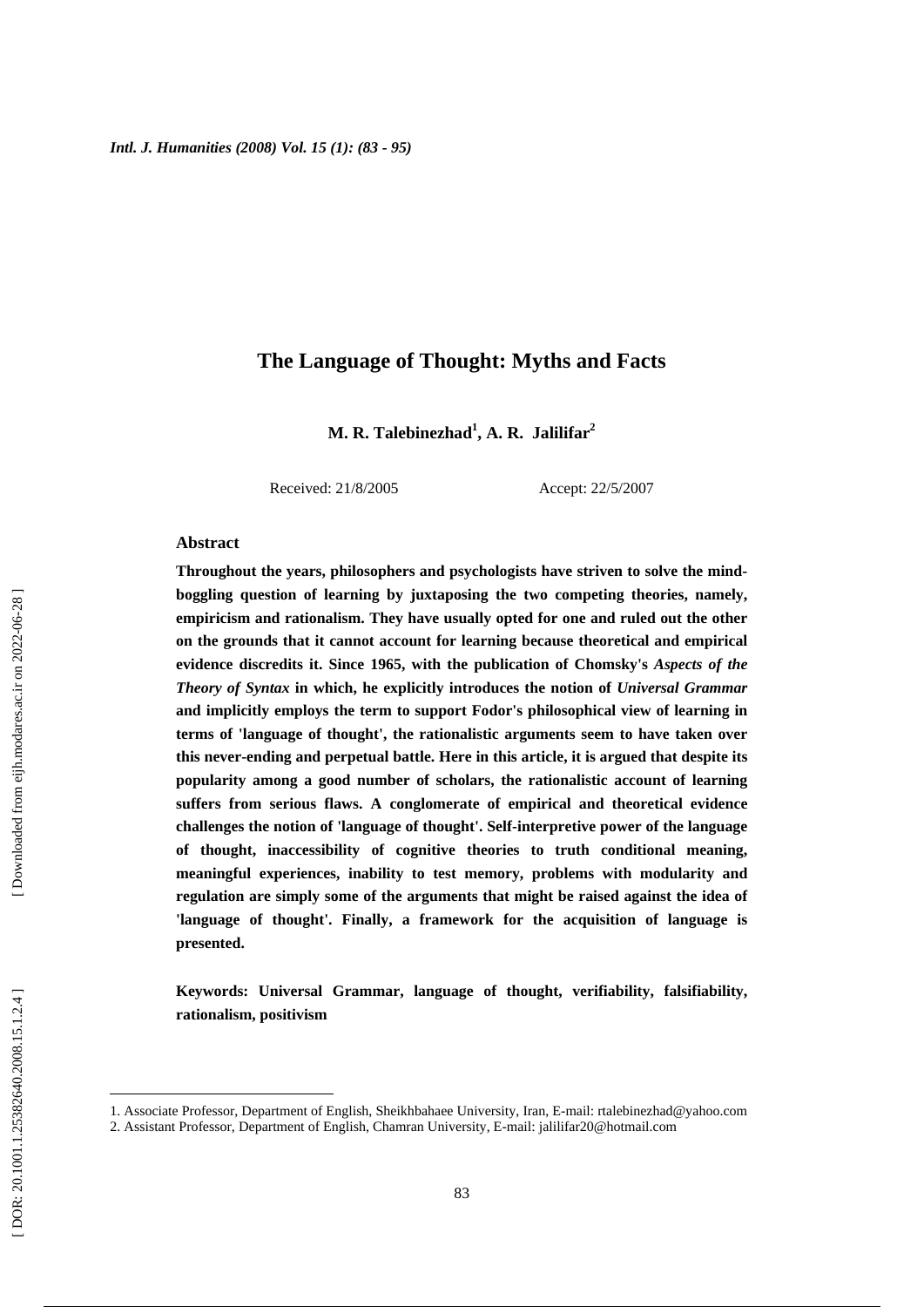#### 1. Introduction

1.1. The question of the relation between language and thought or language and mind has always been a burning issue, and it will probably continue to remain so in future. This has led psychologists and philosophers over the previous centuries into heated debates about whether language is an innate propensity or a phenomenon with no genetic make-up which is fashioned once a person is exposed to a human language. Of the language acquisition theories suggested over the years, one linguistic theory concerning the acquisition of language knowledge which has still stood up to counter arguments is the 'Language of Thought Theory' that was proposed by Fodor and underlies the backbone of Chomsky's Universal Grammar and what has recently been called the Principles and Parameters theory. This article is intended to describe Fodor's theory in succinct terms. Then, it will be argued that the theory suffers from grave flaws and thus cannot survive scientific tests of precision, and so it has to be replaced by a more comprehensive one. Having put forward a few of the arguments against this theory despite its promising face value, a framework will be suggested that will try to explain the phenomenon of language acquisition more efficiently. The suggested model is believed to yield itself more to scientific experimentation and evaluation.

#### $1.2.$ **The** Epistemology of Language **Acquisition: An Overview**

In the realm of epistemology, advocates of the long-lasting empiricism believe that the knowledge we possess is acquired through sense data <sub>or</sub> perception or sensory experience. Therefore, knowledge is the product of our sensory perception. The brain, as a muscle, plays a minor role in the interpretation of the incoming knowledge since it is only a blank slate, a blank marble with no veins (Bailey and Gillespie, 2002). This attitude towards the role of the mind probably originated in positivism which became dominant at the turn of the  $20<sup>th</sup>$ century. They defined the borderline of science in terms of analytic and synthetic statements. And they considered anything except analytic and synthetic as nonsensical or metaphysical. They defined a synthetic statement as one which is verifiable. What is crucial to say is that they considered verifiability as the criterion for sciences and argued that the form of knowledge is quite free (Popper, 1977: 86). Indeed, the main reason why epistemologists with empiricist leanings tend to pin their faith to the method of induction seems to be their belief that this method alone can provide a suitable criterion of demarcation. This applies to those empiricists who follow the flag of positivism (Popper, 1977; 34). As Bailey and Gillespie (2002) believe the blank slate mentality is taken up by those who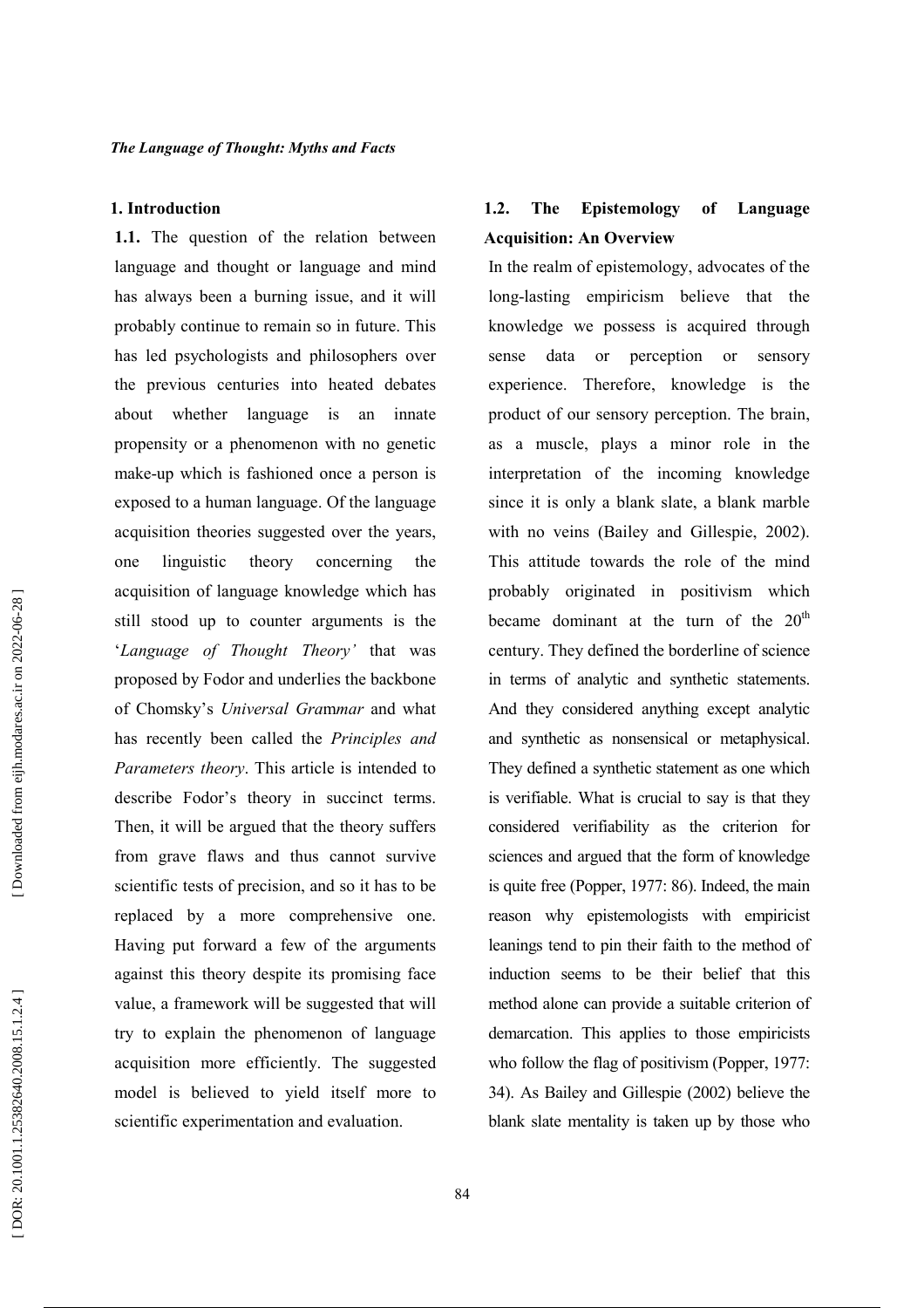believe human traits can be altered with the right changes in social institutions. After all, finding a criterion of demarcation must be a crucial task for any epistemology that does not bow to inductive logic.

In 1950s, it was found out that logical positivists had made a grave mistake by assigning verifiability to separate sciences from non-sciences. In their anxiety to annihilate metaphysics, logical positivists annihilated natural sciences as well. This is because it was observed that ' strict universal statements', theories, laws and hypotheses are not verifiable but falsifiable and they cannot be logically reduced to statements of experience (Popper, 1977: 40). This shows evidently that induction cannot offer a criterion of demarcation. Roughly speaking, logical positivists had managed to defeat their own cause.

Popper introduced 'falsifiability' as a criterion for meaningfulness in 1950's and proposed the notion of hypothetico-deduction of sciences. Positivists would have to deal with as to which was observable, and would have to describe the entities with 'unbiased' observation through inductive means. As far as language was concerned, they could propose theories of phonology and syntax; however, could not come close to meaning in as much as it was non-observable. They described the structure of language acquisition in terms of limited elementary 'peripheral

processing mechanism'. These mechanisms provide an analysis of experience and sense data and that knowledge beyond that, is acquired by inductive processes. (Chomsky,  $1965:48$ ).

Long before logical positivists, German philosopher, Kant said that human perception is selective, that we perceive not what is presented to us but what we want to see. We see the world not as it is but as we want it to be. If this is true, unbiased observation is never plausible, and one always approaches the world with preconceptions and expectations. If unbiased observation is not possible, then perception is 'theory- laden', and we cannot have inductive inference (Popper, 1977: 45). In fact, this rationalistic belief constructed the foundations for defining modern sciences. With regard to language acquisition, on the basis of this theory, sense data do not give anything beyond corporeal movements. It is the faculty of thinking, inherent to us, that provides ideas (Chomsky, 1965: 50). Descartes asserted that no idea which we have in our minds has taken its rise from senses except those movements, which are created in the brain through senses (quoted in Chomsky, 1965: 48). Therefore, theory makers in the psychology of language acquisition found their way into the mind in order to bring mentalistic accounts of the way that language is acquired.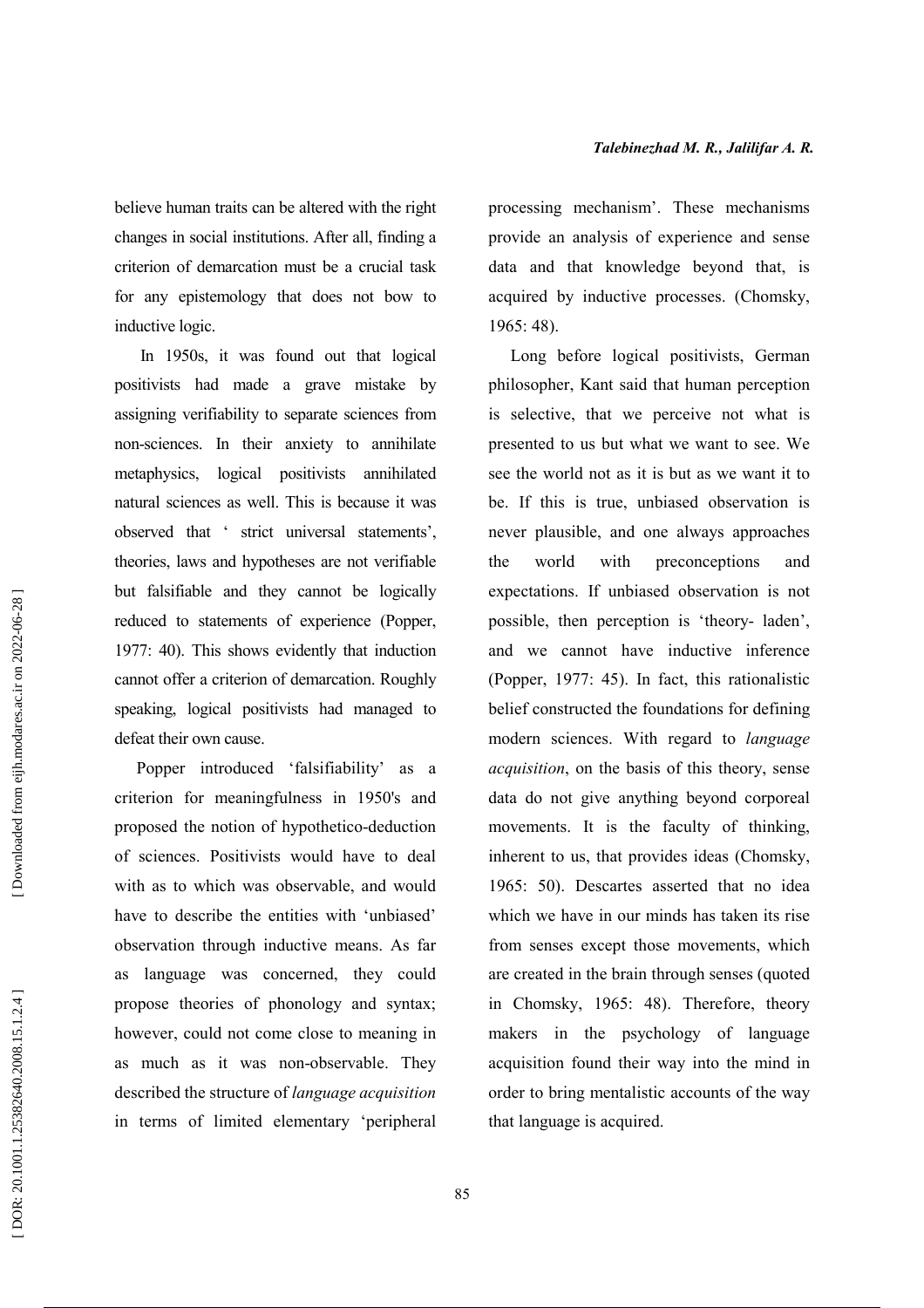In rationalists' view, of language learning is a matter of drawing what is innate or inbred. that we are born with an inherent device of some kind that predisposes us to language. allege Plato and Fodor that learning presupposes an innately determined construct, and performance can be explained with reference to that natural propensity in our brain (Enrling, 1993: 24). Fodor claims that psychological processes that underlie human learning and behavior are computational or the manipulation of symbols according to rules, which our minds are already equipped with. Chomsky attributes this computational procedure to UG that seeks the optimal instantiation (2005). Hence, learning is a manifestation of what is already inbuilt within us. Form of knowledge, in this sense, is fixed in the mind and experience is only necessary to trigger knowledge. In fact, it is the power of the 'framework' which enables us to step beyond what is presented to us (Enrling, 1993: 25).

In psychology, as a reaction to the behavioristic notion of learning, which failed to explain higher mental processes like language and concept- formation, Chomsky proposed Universal Grammar which includes Principles and Parameters with principles being already fixed for all languages as well as a set of unfixed parameters (Cook and Newson, 1997; 35). More specifically, he asserts that "the grammars of all languages comprise a series of inter-related components called modules" (Radford, 1990: 4) 'specialized mechanisms' for learning (Chomsky, 2005: 5). Chomsky argues that human language is biologically isolated in its elementary or essential properties (Chomsky, 1997). Fodor rebuffs behavioristic psychology on the grounds that we can go beyond our experiences with language, and that the theory falls short of a sound and valid reason for the psychological processes involved. On the face of it, the attack can turn to Fodor in as much as these psychological processes are operating but they have nothing to do with learning; because to know about or be aware of these processes does not affect learning. Learning is an external process not internal (Enrling, 1993: 62). To account for productive learning, Fodor proposes a miraculous language of thought which will be discussed below.

#### 1.3. Language of Thought

The underlying principle behind the language of thought is that human beings possess some universal formal properties, which enable us to assign meanings to natural language. Chomsky's (1972) explanation seems convincing:

The structure of formal logical languages is characteristically simplified. but that simplification is only expressible through a human language. Thinking involves the use of language or a similar system. In this way, language is the mirror of the mind  $(p.47)$ .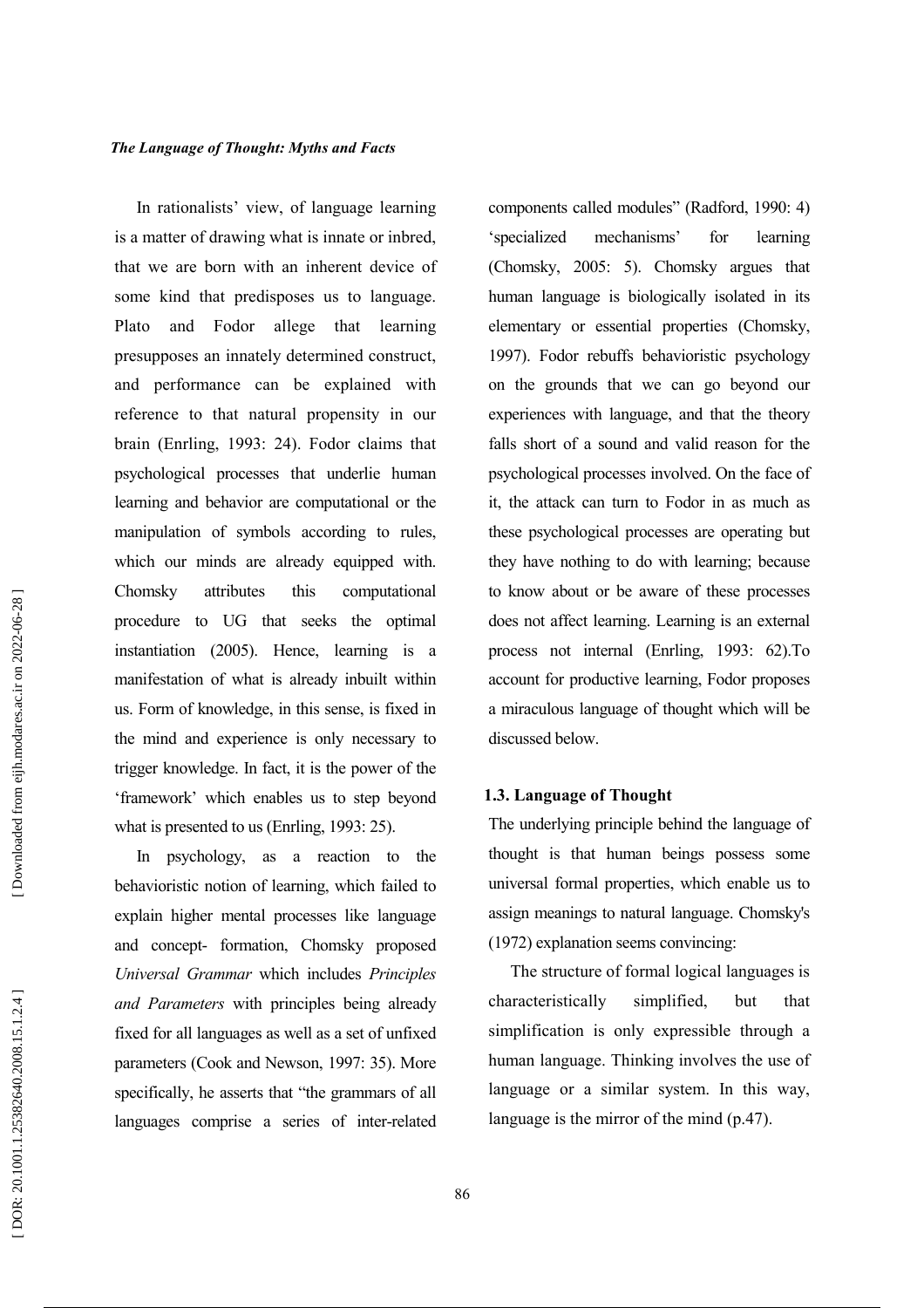The idea of language of thought originated in Plato's conception of learning and it has been followed by Fodor. Aristotle also speaks of universal properties of the mind to account for meaning in language while Fodor talks of a representational system sharing a number of similarities with natural language (Enrling, 1993: 43). Both constitute a productive power for this innate language faculty with no restriction. In other words, rules of the language faculty, they argue, are recursive and so there is no upper limit for the potential number of sentences one can produce. In fact, when Chomsky talks about an ideal listener/speaker within a 'homogenous speech community' he implicitly alludes to that unification, which he asserts to exist within the minds of all individuals speaking at least one human language (Chomsky, 1965: 3). Recently, Chomsky assumes that the human intellectual capacity, of whatever sort, essentially embodies the faculty of language (Chomsky, 2005).

The Chomskyan argument in favor of finite resources to unbounded competence and recursion  $is$ overwhelmingly structural persuasive. The argument would be more fascinating if, as Lycan (1993) postulates, the representational system deployed a physical representation or a physical state in the process of thinking.

This strong innatist belief allows the proponents of the computational system to account for the acquisition of new knowledge and the uniformity of language acquisition processes among children learning their first language. Based on this theory, whatever is learnt is already inherently present in the mind. What the individual does is that he relates his new experiences to already existing propositions. In Augustine's conception, language learning is a matter of translation of an inner language of thought to whatever language is spoken around and about the child. Signs direct the mind toward meaning, and cognition of things is superior to their signs (Stoyanoff, 1998: 5). In particular, one cannot learn a language unless one is already equipped with a rich comparable system that represents language. Thus what the child, learning his native language, does is to formulate hypotheses on the basis of the external data that he is exposed to, and then he confirms or refutes his hypotheses by testing them against his language of thought. The uniformity of language acquisition and the poverty of the stimulus argument allow us to claim that linguistic knowledge is innately determined (Radford, 1990: 17; Cook and Newson, 1997: 82). Chomsky adds that 'even the most elementary concepts of human language do not relate to mind-independent objects by means of some reference-like relation between symbols and identifiable physical features of the external world ... (Chomsky, 2005: 4).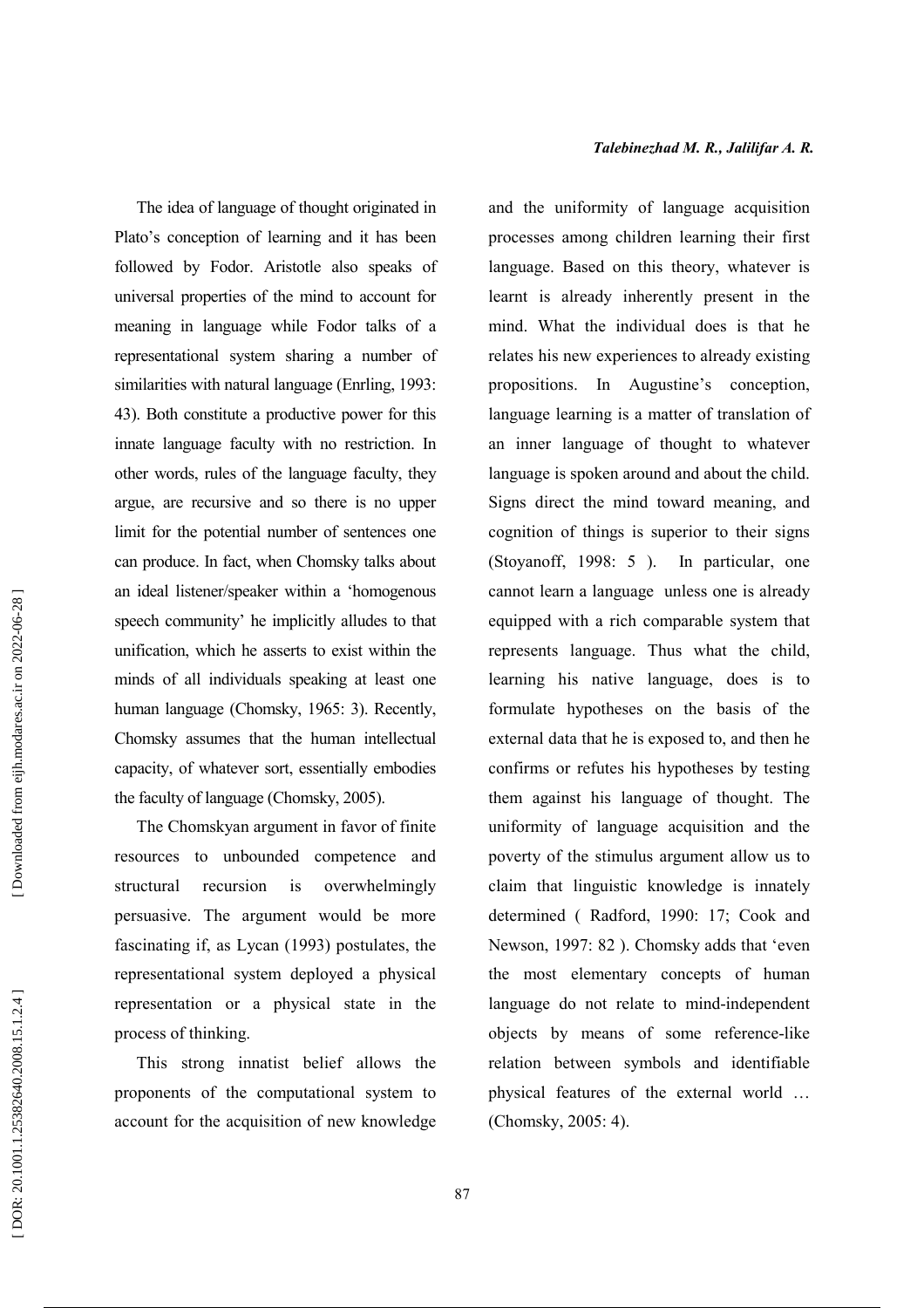Even if we accept the assumption of a language of thought, which is underpinned by Plato, Aristotle, Kant, Fodor and Chomsky, we have to admit that it is an area of controversy at least among contemporary philosophers and psychologists. The next section discusses the validity of this construct and argues against it.

#### 2. Language of Thought: Pros and Cons

Proponents of the language of thought argue that language of thought is per se meaningful, and two sentences are semantically different if they are different in their representational systems. In other words, it is the *language of*  $$ language sentences. At first sight, it appears that this proposition has been capable of justifying the mind-boggling problem of human kind. In fact, many philosophers and psychologists have been enchanted by the persuasive power of the theory. However, there is at least a fairly equal number of wellfounded claims for the non-existence of a language of thought.

2.1. Fodor claims that language of thought is a formal system; it is not just a system of meaningful syntax. Lycan (1993) argues for a language of thought on the grounds that we need to posit a language of thought to explain the productivity of human thinking. Enrling

 $(1993: 57)$  argues that since no linguistic system is self-interpreting, for that reason we will encounter the problem of dealing with an endless number of 'languages of thought', hence, the basic intuition of Fodor's model, namely that *language of thought* is a meaningful system, is lost. In the words of Abbott (1995), it may also lead to the hard-tobelieve view that we are inherently endowed with an astronomically large mental lexicon. Fodor points out that cognitive theories cannot have access to truth-conditional meaning and reference. They can only deal with formal rather than substantive meaning which comes from syntax. According to Enrling, if this is so, there should be no way for psychology to attain meaning or knowledge, because knowledge is connected to truth (1993: 46).

2.2. Proponents of language of thought assert that thought is meaningful, or more precisely. it includes formal meaning. If we believe that our experiences include more meaning than the formally presented meaning, we have to accept that part of our new learning experiences cannot be described by language of thought. Thus, either we have to accept that no further learning occurs, or if it does, it cannot be accounted for in terms of *language* of thought phenomenon. If learning, according to Fodor's account of knowledge, is modulated by language of thought, strictly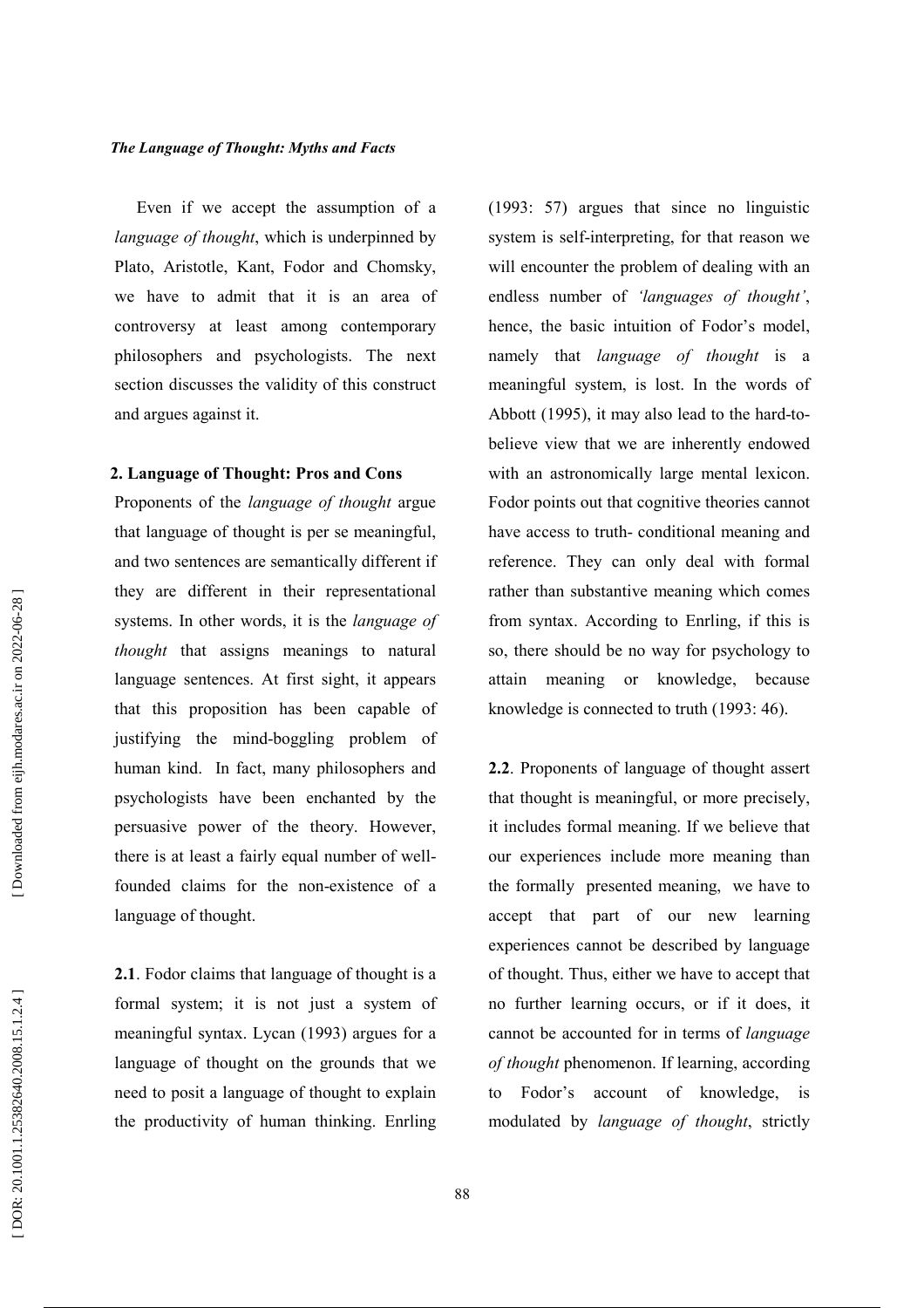speaking, one can argue that no learning is taking place. In other words, if we deal with a knowledge inherently fixated in the language of thought, we end up with the thought that "knowledge of rules and an internal representational system is enough to explain human cognitive conduct", and social and biological factors play no role (Enrling, 1993: 57).

2.3. Furthermore, cognitive psychologists claim that they test memory and perception to discover the nature of *language* of *thought*. However, there is, actually, no way to test memory or even perception directly. All that vields itself to testing, Yehouda Harpaz argues, is behavior which is a result of cognitive processes which integrate past information. current information and emotional state (1996: 4). They also assume that the mind is a modular system. According to the modularity hypothesis, the mind is a structured phenomenon which is made up of several compartments, each being distinct on the basis of its functional properties (Smith and Tsimpli, 1995). Thus, for instance, the fundamental distinction between perception and cognitive systems, Smith and Tsimpli argue, is "where the former pertains to sensory plus language, while the latter refers to 'central' systems responsible for the fixation of belief, for thought and for storing information' (Smith and Tsimpli, 1995: 56). In addition, cognitive psychologists propose that this modular system, which interacts with the central system includes propositional knowledge. For Fodor, modules are 'informationally encapsulated'; that is, they do not share information with the central system, and their processing cannot be affected by the central processes such as memory, inference and attention (Gerrans, 2002: 260).

Nevertheless, if it is possible to uncouple the effect of different systems, Gerrans (2002) maintains. this requires an extensive knowledge of cognitive processes. For example, it is too difficult to sustain a distinction between reading and parsing which seem to require input from central systems. On the other hand, if one agrees with the above dichotomy that the central systems account for thought and modular systems cater for and language, perception it appears unrationalistic to accept interaction between these two sources of language of thoughtcentral and modular- and not to side with mutual effects of these two. Vygotsky (1962) complies with the same belief to boot:

Like in animals, thought and speech have different roots in human kind, thought being nonverbal and language being nonintellectual in an early stage. But their development lines are not parallel- they cross again and again [even before age two]. At a certain moment around the age of two, the curves of thought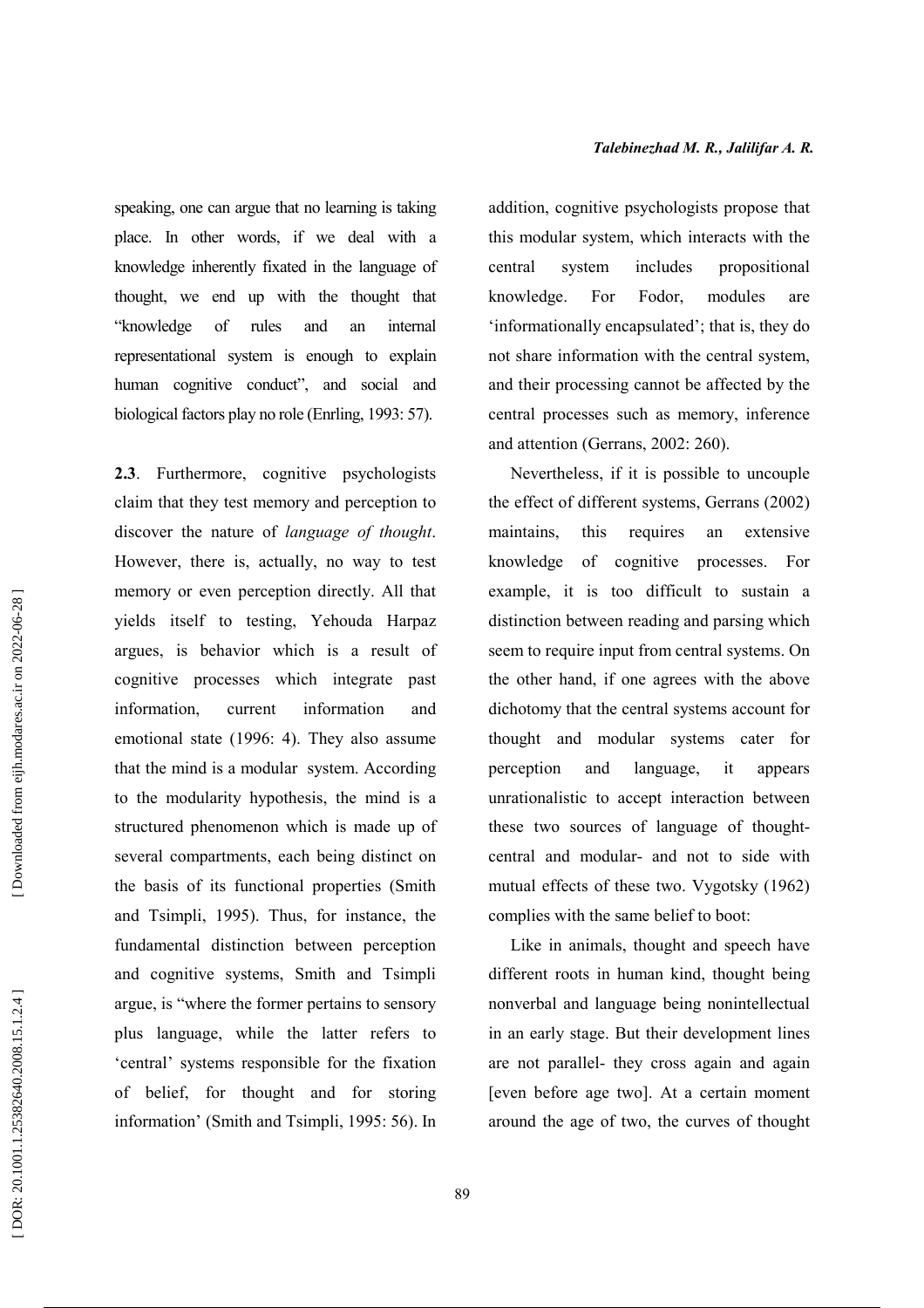and speech, until then separate, meet and join to initiate a new form of behavior. That is when thought becomes verbal and speech becomes rational. A child first seems to use language for superficial social interactions, but at some point this language goes underground to become the structure of the child's thinking. (quoted in Schutz,  $2002:2$ ).

Nevertheless, despite the argument for the language of thought being sound, without sufficient and justified reasons, modularity is fatuous and ludicrous, and eventually it falls to pieces.

2.4. It should be added further that logically in a communication process, each participant regulates his/her patterns of behavior by admitting to the communication principles to make communication possible. Besides, each participant's behavior affects the other interlocutor to some extent implicitly or explicitly. This is all carried out to achieve a certain degree of fit in the process. Even if one believes in Fodor's claim about the unidirectional link between the modular and the central systems, applying the above arguments to the mental systems, it appears that both systems are affected once information is flowed from one side to the other side- one side sharing information and the other side gaining information.

**2.5.** One vexed question concerns the inception of this so-called innate language of thought. If the innatist apostles admit that biological evolution could principally culminate in this miraculous power of the mind, as Chomsky blatantly argues that language is biologically determined and 'a component of human biology that enter into the use and acquisition of language' (Chomsky, 2005: 2), according to Enrling,

They would be undermining their basic position that simple systems cannot on their own give rise to more adaptedly complex ones. The two may be right in their assertion that all human conceptual knowledge is innate. But, their basic argument that such knowledge must be innate because a new, more complex, adapted system cannot emerge from a preexisting less complex adapted system is obviously flawed. The evidence that the mammalian brain undergoes a type of adaptive evolution and selection of synapses provides an important additional reason to doubt Chomsky and Fodor's innatist views (Enrling, 1993: 69)

Owing to, under these circumstances, one's qualms about the empirical validity of the providential theory, it is not pathological to remain quizzical about the falsifiability of the theory as well. Hence, unless questions of this type are answered by proponents of language of thought the argument that modular systems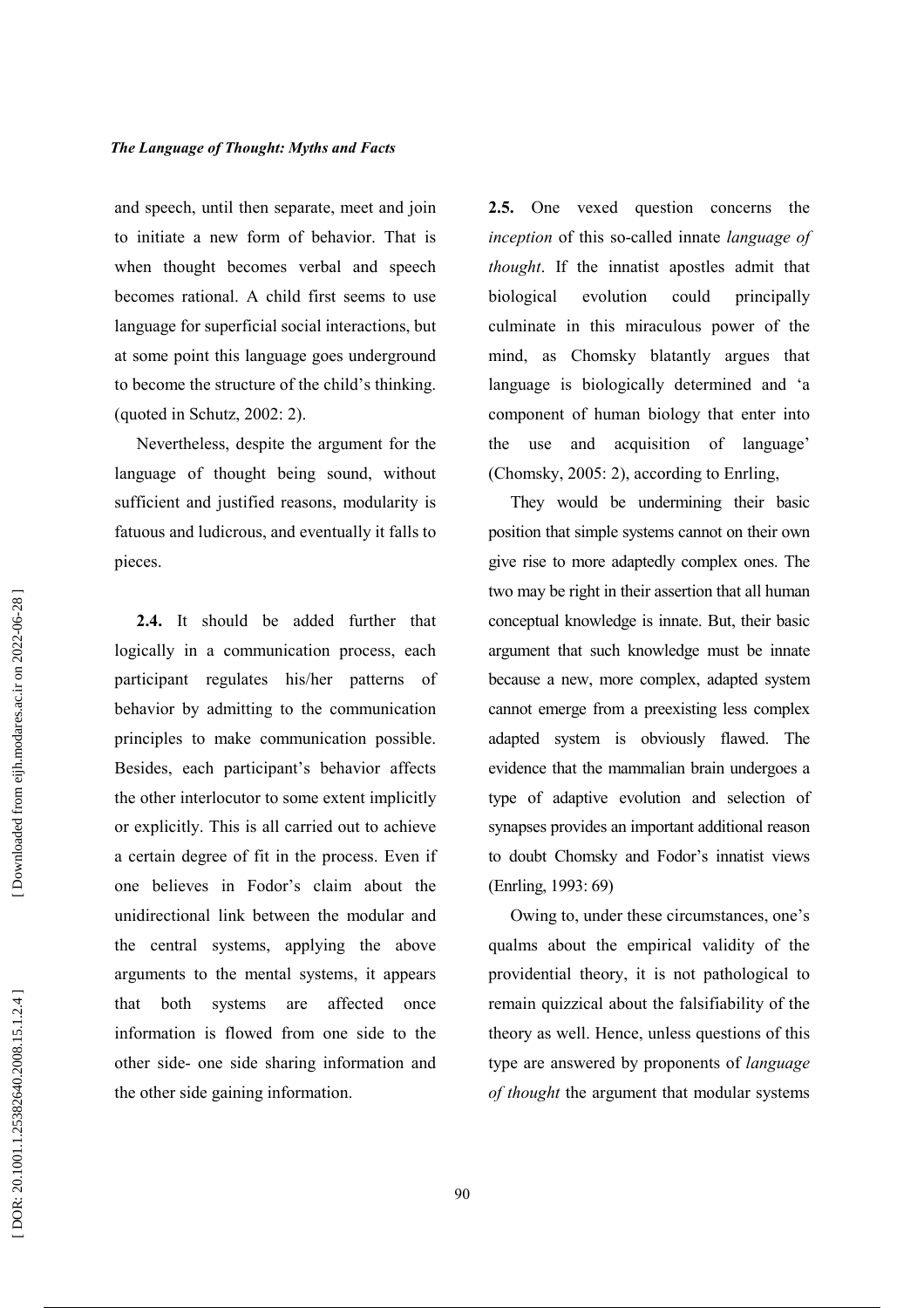are unaffected by the central system remains a burning and an unsolved issue.

#### 3. Conclusion

### 3.1. Hare-Brained Productivity or Down-to-**Earth Finitism**

Given the above arguments against the language of thought theory, it seems that language is not genetically determined and to bolster a language of thought by adhering to poverty-of-the-stimulus argument the definitely not sufficient. The data may not be inadequate for the child to construct a grammar but for a linguist to build his theoretical grammar. It is maintained that certain capacities or behaviors that enable language acquisition may be genetically endowed. Language growth is not akin to seed growth as has been suggested by the advocates of innateness hypothesis such as Cook and Newson (Cook and Newson, 1997). A seed does not determine whether to have flat leaves or a bulky trunk or any other shape when it begins to grow in the presence of rich soil. This is part of the seed's biological foundation that in the presence of input, as a triggering device, converts the seed into a tree. The seed has no intention in this regard. Contrary to this, the child's intention to communicate with the world around him forces him to manipulate the language input and so adjust the (genetically determined) framework to the

type of input he has received. The goal is to speak a language in ways similar to the speakers of the community, and this is achieved through the variability of word relationships in language use and negotiation of meaning (Stoyanoff, 1998: 3; Kenny, 1973:  $155$ ). Without this shared belief. communication breaks down. "Words have as many uses as money, which can buy a cow, a title, a seat at the theatre, rapid travel, or life itself" (Kenny, 1973: 155). Thus, learning is a process of assimilating and adapting new structures, knowledge and behavior and accommodating old ones. In this process, the child learns to assimilate new sounds in the language while simultaneously learns to The conceptualize his behaviors. accommodation process is not static but openended. Language learning means adopting certain open-ended frameworks or norms. Learning in this sense does not involve transcending the given information, but acquiring the limits of language. These limits are acquired on the basis of a finite set of innate behaviors, finite set of examples and finite social encounters which enable the child to use language as a tool for communication (Enrling 1993: 135). To choose to say the mat is on the floor rather than the floor is under the mat, upside down not downside up, back to front not front to back nor any other alternative is determined by the restrictions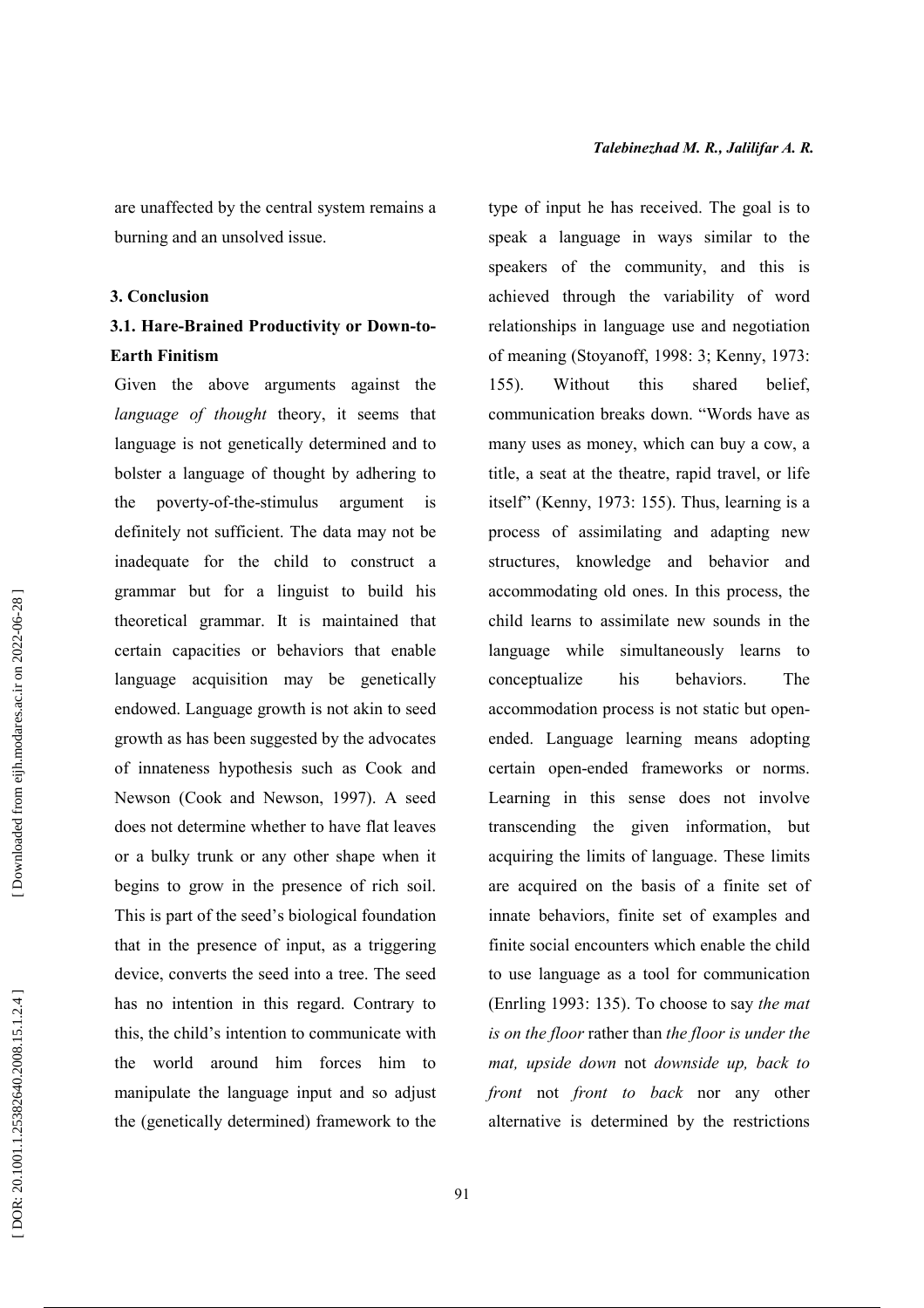that the communication situation imposes on the framework. Therefore, language learning entails learning how to adapt the potentially boundless framework to the limits made by the speakers of the society.

Fundamental to Wittgenstein's conception of meaning, as Kenny (1973:16) argues, is finitism, that is, the encyclopedic meaning of a word does not determine further uses. Language learning in this sense is not to go beyond what is presented to you but to acquire constraints and curbs of a phenomenon that can go unrestrained. Language learning is a  $\alpha$ f structuring. ordering process and discovering the limits of language. It is the acquisition of a framework which is mounted on the examples of language behavior. The child is exposed to and is shown examples of correct language use within the boundaries set by the community, and only later does he learn to make examples of his own based on the training that he has received. Otherwise, without constraints on the linguistic properties for the child, there is an astronomical number of interrelations for the child to test. Language learning means acquiring the constraints established by the community in which the child lives.

### 3.2. A Final Word

When one says that a child is acquiring a language, there are at least three types of senses with reference to first language acquisition. First, he learns to produce wellformed utterances that conform to the rules of the target language. This ability he gains on the basis of finite examples that he has been exposed to especially in the early language games, in which he always constituted one side with the adult standing on the other side. This is the process of identifying the meaning of words used. This view is in stark contrast with Chomsky's idea that uniqueness of language is not so much its role in communicating but its role in evoking cognitive images creating mental worlds (2005). Second, language does not take place in a vacuum. In other words, he learns to use language in context to refer to and to mean. It is impossible to use language to refer to or to mean independently without context. Therefore, in order to disambiguate language, he learns to exercise context under certain constraining conditions in which it is uttered. Is the expression 'look' a warning or a reference to something to be seen or having an appearance that befits or turning the attention of somebody to a speaker? The third sense of language that is acquired when a child learns a concerns the functions language  $\alpha$ r communicative intent, that is the identification  $\alpha$ f implicatures over and above the propositions expressed. In other words, the child learns how to verbalize his intentions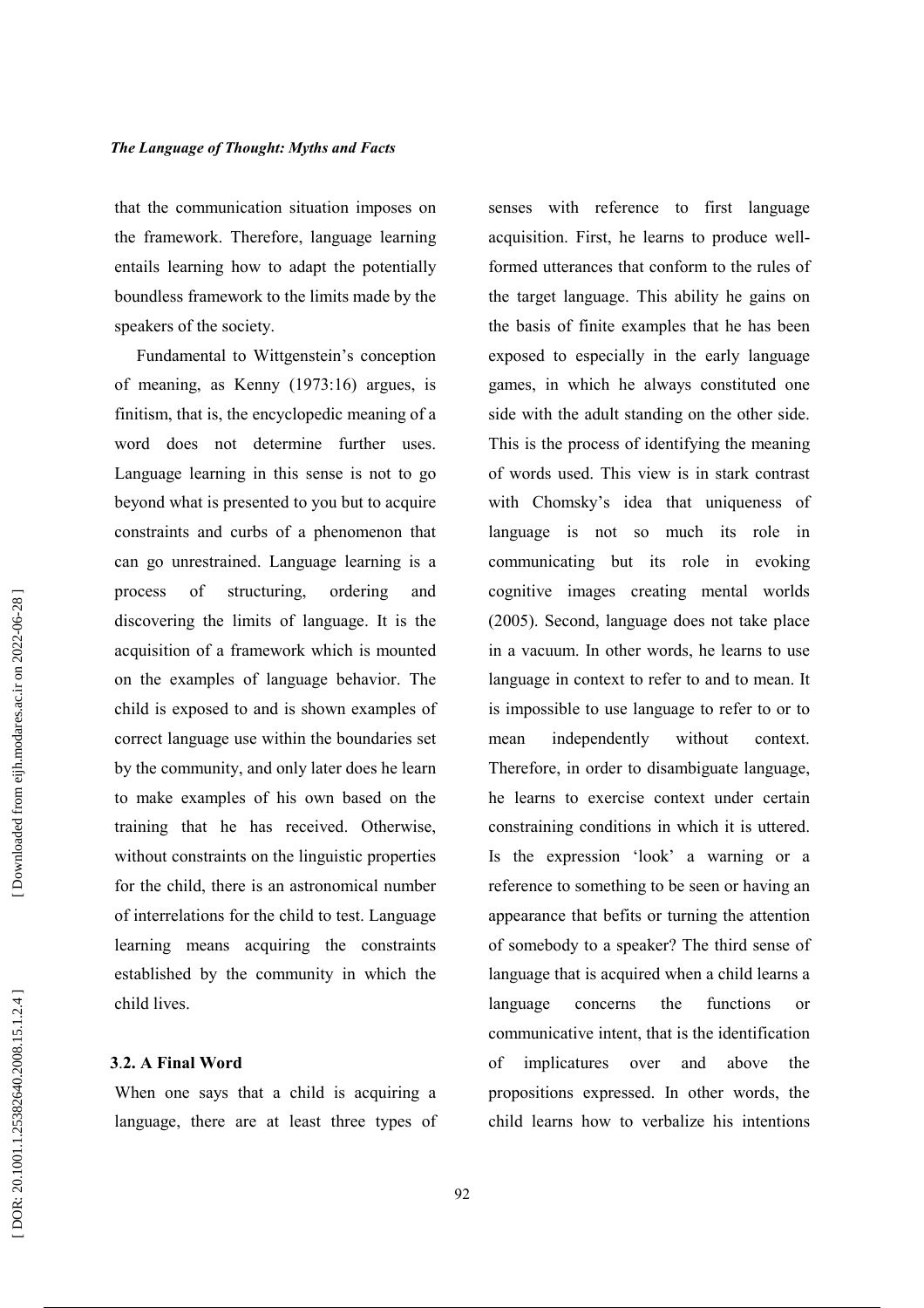into language. In fact, he learns to use language to offer and demand goods and services and information (Halliday, 1989). The latter is specifically served through language. In other words, he gradually abandons his natural gestures and actions and replaces them with arbitrary and conventional linguistic signs. Instead of pointing to an object to show his desire to have it, he learns to employ linguistic signs to carry out the same function. Fodor's view of language learning seems to fall in the first sense stated above and only meager reference is made to the other two senses since experience only does the function of triggering in his suggested processes. However, these three aspects of language seem to be acquired interdependently. The transactions that occur in such formats between the child and the adult constitute the input from which the child masters grammar, learns to mean and to refer and to express his Obviously. some genetically intentions. determined behaviors are necessary, but they cannot function without the contribution put forth by the adult who enters into this transaction participating in language games. Thie format provides a supportive environment and frames the language input to those innately determined behaviors in a manner to make the whole system operate. The input in the environment is not always appropriate for the child to take in. The crucial role of the adult becomes evident here as he has to manipulate the input to make it digestible. This simplification of language comes about through interaction and negotiation with the child in the context of language use. It is the interaction between those innate behaviors and the adult support that makes it possible for the child to enter the linguistic community. This format requires sensitivity to a patterned sound system, to grammatical constraints.  $\mathsf{to}$ referential requirements and to communicative intentions. This can be fulfilled by predicting the environment, interacting and moving towards goals with the aid of the participants and the like.

#### **References**

- [1] Abbott, B. (1995), Thinking without English, In Behavior and Philosophy 23,  $47 - 52$ .
- [2] Bailey, R., Gillespie, N. (2002), Biology vs. the blank slate, *Reason* 34 5, 48-57.
- [3] Chomsky, N. (1965). Aspects of the theory of syntax. Cambridge: The Massachusetts Institute of Technology.
- [4] Chomsky, N. (1972), Language and mind. York<sup>-</sup> Harcourt **New Brace** and Jovanovich.
- [5] Chomsky, N. (1997), Language and mind: Current thoughts on ancient problems (Part 1). http://www. Utexas.edu/courses /line 380 /nc-pap2htm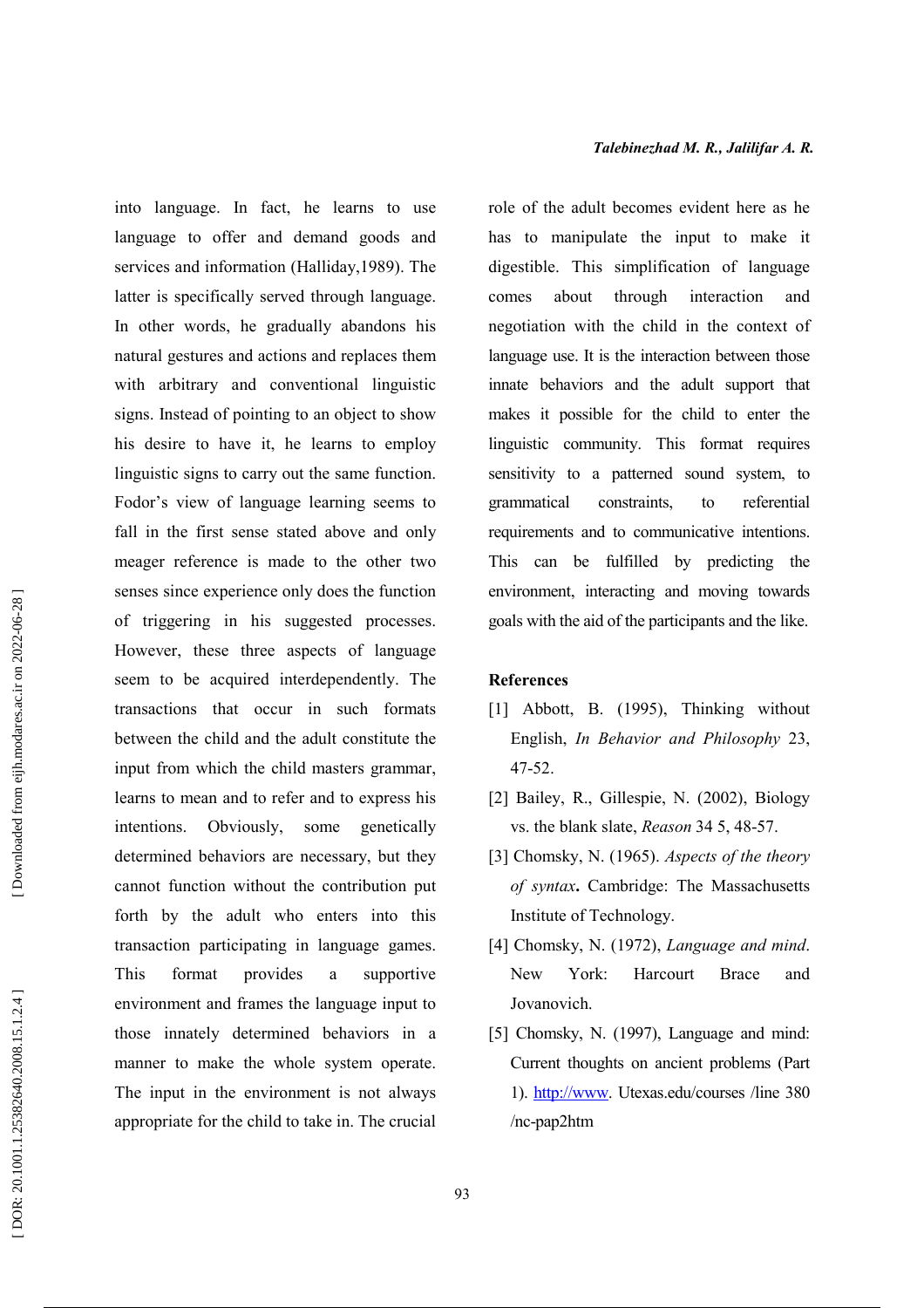- [6] Chomsky, N. (2005), Three factors in language design, *Linguistic Inquiry* 36 1, 1- $22$
- [7] Cook, V. J., Newson, M. (1997), Chomsky's Universal Grammar:  $An$ Introduction. 2<sup>nd</sup> (ed.). Oxford: Blackwell.
- [8] Enrling, C. E. (1993), Understanding Language Acquisition: The Framework Of Learning. New York: State University of New York.
- [9] Gerrans. S. P. (2002). Modularity reconsidered, Language and Communication 22, 259-268.
- [10] Gruber, T. (1993), What is an ontology? http://www.ksl.stanford.edu/kst/what  $-is$ an-ontology.html.
- [11] Hacker, P. M. (1990), Chomsky's problem. Language and Communication.  $10(2)$ , 127-148.
- [12] Halliday, M.A.K. (1989), An introduction to functionalgGrammar. London: Edward
- $[13]$ Arnold.  $Y_{.}$  $(1996)$ . Harpaz, Methodological problems in discussion of cognition http://www.humanhuman brain.org/methodol.html.
- [14] Harpaz, Y. (1996), Reasoning errors in the current models of human cognition.

http://www.human-brain.org/methodol.html.

Kenny, A. (1973). Wittgenstein.  $\lceil 15 \rceil$ Middlesex: Penguin Books.

- [16] Kogawara, M. (2001), A fundamental problem of rationalism. http://www. Law.keio.ac.jp/popper/kogawara3.html
- [17] Lycan, W. G. (1993), A deductive argument for the representational theory of thinking, In Mind and Language 8, 404-422.
- [18] Popper, K. R. (1977), The logic of scientific discovery, London: Hutchisom and Co. LTD.
- [19] Radford, A. (1990), Syntactic theory and the acquisition of English syntax: The nature of early child grammars of English. Oxford: Basil Blackwell.
- [20] Schutz, R. (2002), Vygotsky and language acquisition. English in Brazil. http://www.sk.com.br/sk-vygot.html.
- [21] Smith, N., Tsimpli, I. (1995), The mind of and  $\alpha$ savant: Language learning modularity, Oxford: Blackwell.
- [22] Stoyanoff, S. J. (1998), Language learning theory: A comparison between Wittgenstein and Augustine's DeMagistro, Philosophy of education society (1996-2001). Urbana: University of Illinois, Urbana-Champaign.
- [23] Vygotsky, L. S. (1962), Thought and Language. Translated by E. Hofmann, G. Vakar.Cambridge, MA: MIT Press.